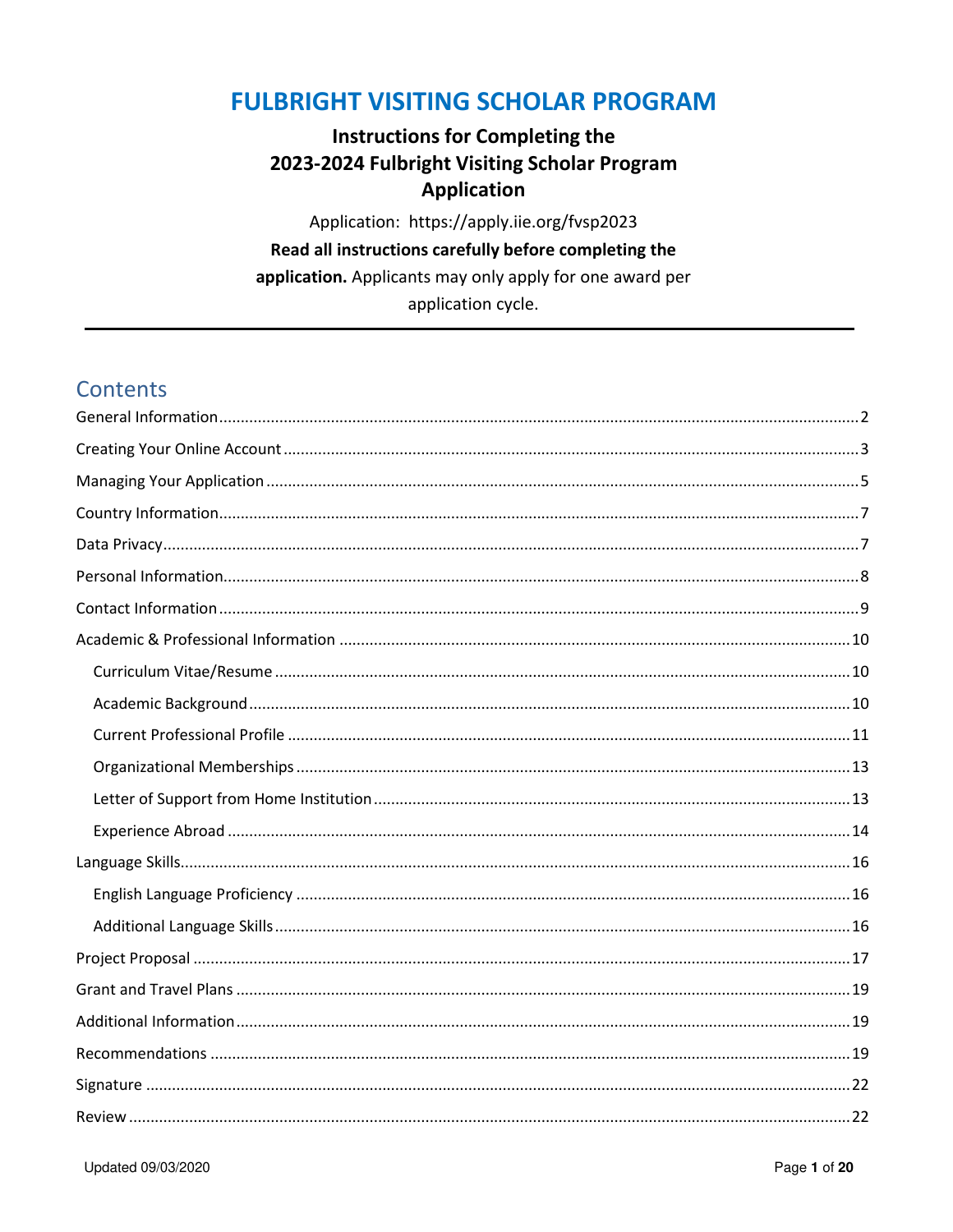# <span id="page-1-0"></span>**General Information**

The application is supported by all modern browsers. We highly recommend that you use a current version of [Google Chrome,](https://www.google.com/chrome/) which supports Windows, Mac, and Linex platforms.

Prior to starting an application, please complete the following steps:

#### **Step 1: Learn requirements for submitting an application**

Before you begin an application, visit [www.fulbright.cz](http://www.fulbright.cz/) or contact our office for specific information on deadlines, eligibility, and special requirements. Additional information and a list of participating countries can be found here: [https://www.cies.org/.](https://www.cies.org/)

#### **Step 2: Record user name and password in a safe place**

Your email address is your user name. Set up your password by clicking the "Forgot Your Password" link on the log-in page.

When you create an account for this online application, record your password in a secure place. You can log in and out of the application as frequently as you like using your user name and password. If necessary, you can reset your password by clicking the "Forgot Your Password" link on the log-in page.

#### **Step 3: Complete the application**

You do not need to complete this application at one time. You can re-enter at any time to edit your application. However, **once you SUBMIT your application, you CANNOT make changes to it.**

To complete your application correctly, please answer all questions completely and carefully. Review these additional tips:

- Use upper and lower-case letters (e.g. Sarka Prijemna). Avoid using all capital letters (e.g. SARKA PRIJEMNA). **Do not use special characters**, such as accent marks or **any diacritics.** Otherwise your application would not be legible.
- You can copy and paste information into all text boxes.
- Limit your responses to the space provided in all text boxes.
- Prepare required documents and save them in PDF format. It is highly recommended that to preserve any formatting and special characters in your documents, you upload them in PDF format.
- Some questions are "required." They are marked with an asterisk (\*). You will not be able to submit your application until all required items are complete.

#### **Step 4: Submit the application**

Once you have entered all required information, including recommenders, review your application for errors. If all information is correct, submit your application. Once you submit you CANNOT make changes to your application.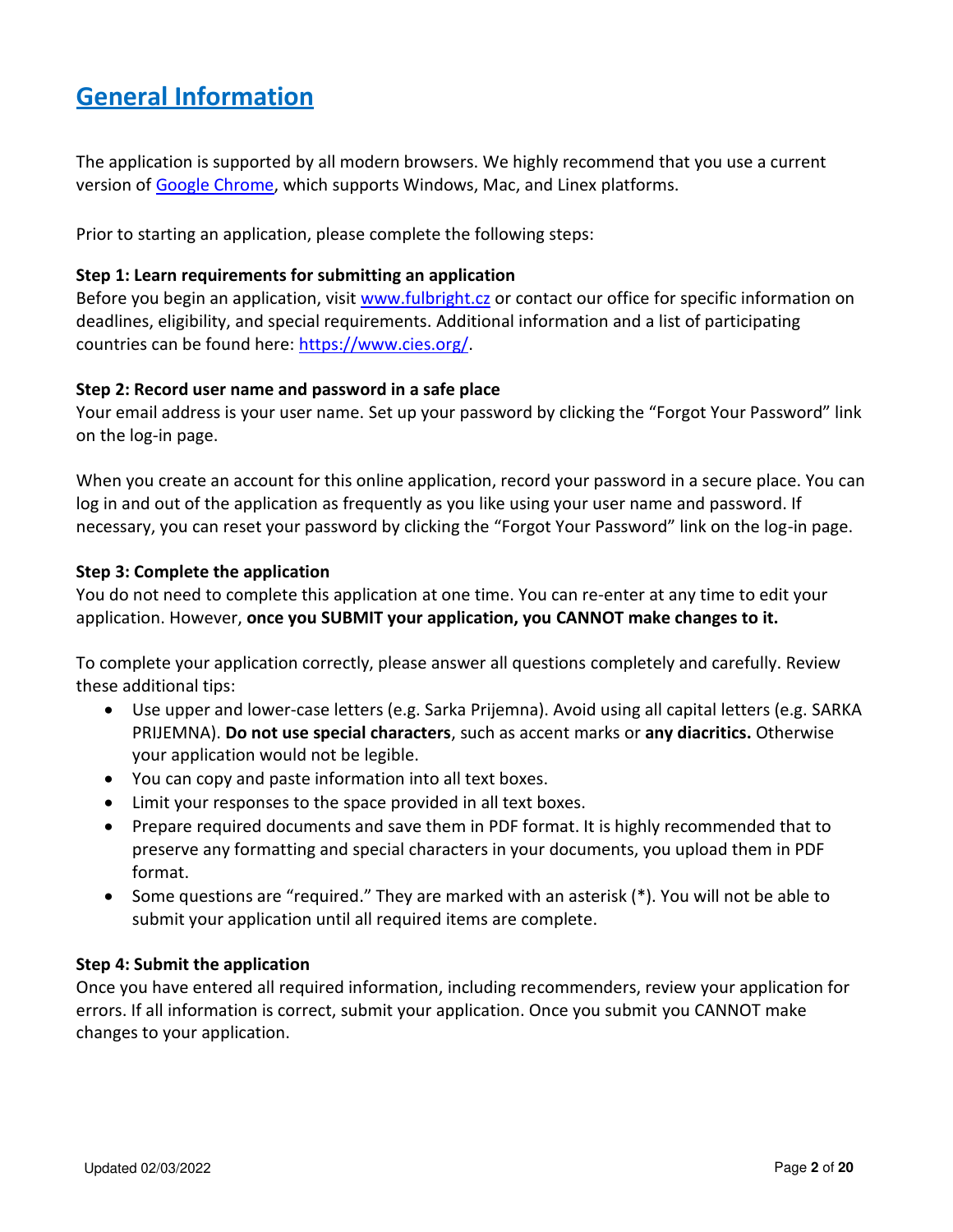# <span id="page-2-0"></span>**Creating Your Online Account**

- 1. To start, click *Create an account*.
- 2. Enter your email address, first name, last name, and select your date of birth (Month-Date-Year) from the drop-down menus. **Your name must be entered exactly the way it appears (or will appear) on your passport – but without any diacritics or special characters. Example:** Šárka Příjemná would transcribe as Sarka Prijemna

| <b>Register</b>                                                           |  |  |
|---------------------------------------------------------------------------|--|--|
| To register for an account, please enter the information requested below. |  |  |
| <b>Email Address</b>                                                      |  |  |
| <b>First Name</b>                                                         |  |  |
| Last Name                                                                 |  |  |
| <b>Birthdate</b>                                                          |  |  |
|                                                                           |  |  |
| Continue                                                                  |  |  |
|                                                                           |  |  |

**Note**: Use an email address that you will be able to access for at least two years after submitting your application. This is the email address you will use to log-in to your application account. We recommend you do NOT use a work email address if you will not have access to it during your grant in the U.S.

- 3. Click Continue. You will receive an email from [apply@iie.org](mailto:apply@iie.org) confirming that you have started the application. The email will include a temporary PIN. Follow the instructions in the email to activate your account using the temporary PIN.
- 4. You will be prompted to enter your pin and then create a password to complete log-in.

| Login                                                          |                                                                                                                                                      |
|----------------------------------------------------------------|------------------------------------------------------------------------------------------------------------------------------------------------------|
|                                                                | A temporary PIN has been sent to your email address. If you do not receive this message in the next few minutes, please check your junk mail folder. |
| Email<br>Account<br><b>Temporary PIN</b><br>Birthdate<br>Login | $\check{ }$<br>$\checkmark$<br>$\checkmark$                                                                                                          |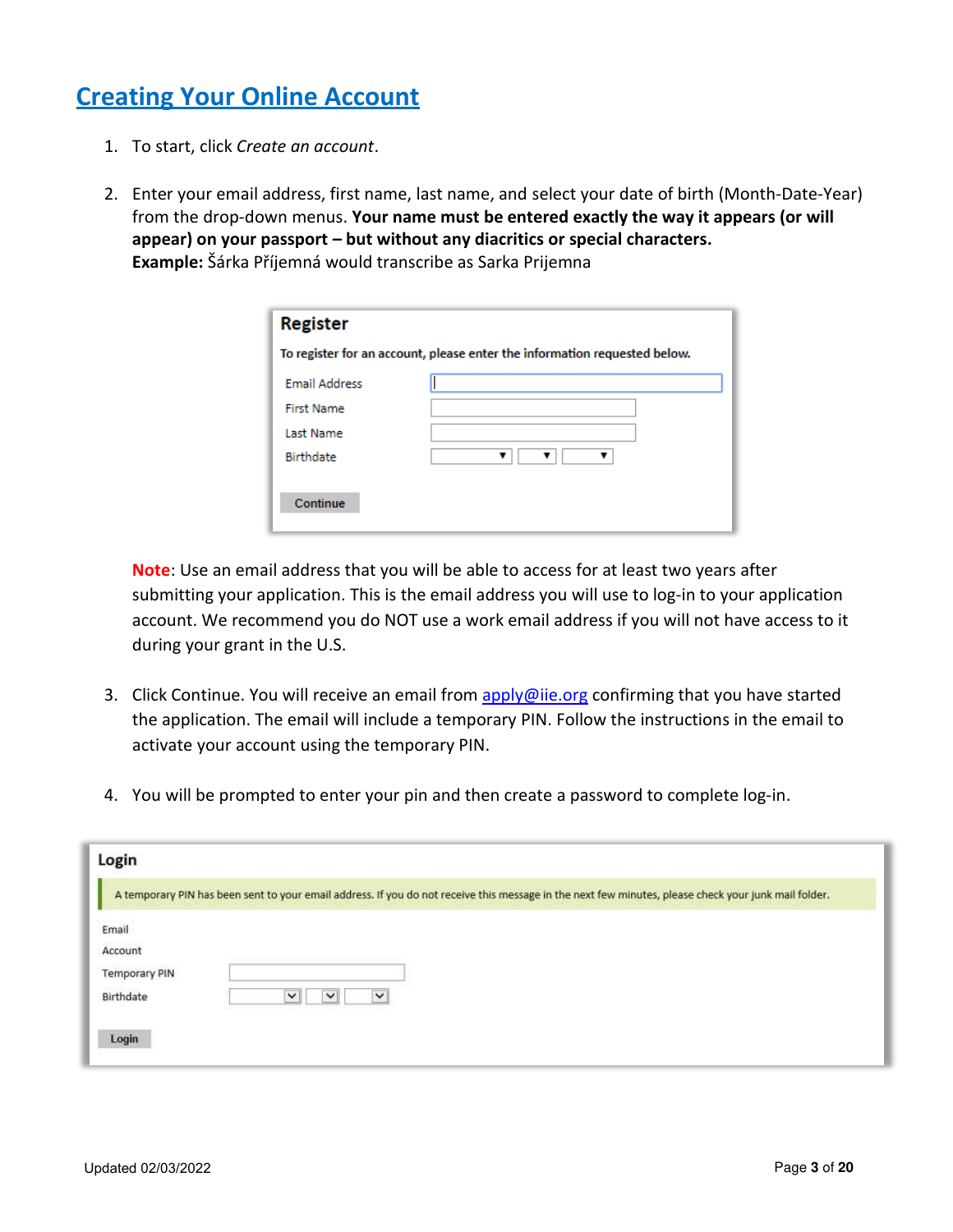| <b>Set Password</b>                                                                                                     |                                                                                                                                                  |  |  |
|-------------------------------------------------------------------------------------------------------------------------|--------------------------------------------------------------------------------------------------------------------------------------------------|--|--|
| To protect the security of your account, please specify a new password. The password must meet complexity requirements. |                                                                                                                                                  |  |  |
| New Password<br>New Password (again)                                                                                    | X At least one letter<br>X At least one capital letter<br>X At least one number<br>State Be at least 12 characters<br>X New passwords must match |  |  |
| <b>Set Password</b>                                                                                                     |                                                                                                                                                  |  |  |

5. Returning users: Click *Log in* and enter your email address and password. If you do not remember your password, click *Forgot your password* and follow the resulting instructions.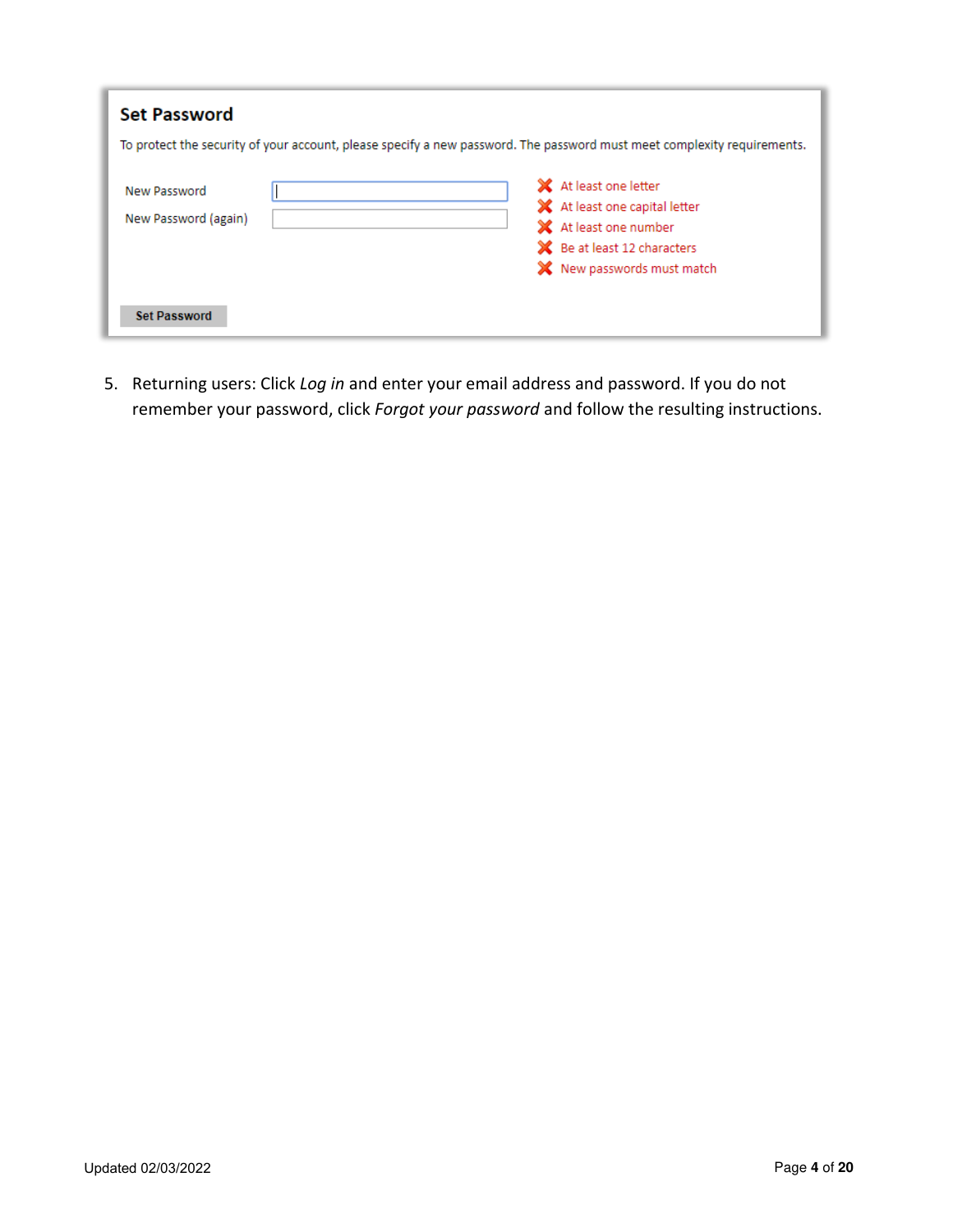# <span id="page-4-0"></span>**Managing Your Application**

### **EDITING YOUR APPLICATION PRIOR TO SUBMISSION**

- 1. You may log-in at any time to review and edit your application form, upload documents, and enter recommender information.
- 2. Remember to save your application after completing each page by pressing the *Continue* button at the bottom of each page.

**Note:** The application will automatically log you out after 60 minutes of inactivity, so it is best to save your application frequently.

### **REVIEWING YOUR APPLICATION AFTER SUBMISSION**

- 1. After you SUBMIT your application, you CANNOT make any changes.
- 2. You may continue to log-in to your account to view the information you have submitted, save a PDF of your application form, and manage your recommenders.
- 3. You can manage your recommenders by clicking on the *Recommendations* section of the online application.

### **LETTERS OF RECOMMENDATION**

- 1. Letters of recommendation will be submitted directly to Fulbright by the recommenders you register via your application.
- 2. Letters of recommendation and language evaluations may be submitted before or after you submit the application.
- 3. If your recommender is unavailable, you will have the option to exclude the recommender and add an alternative after you submit the application.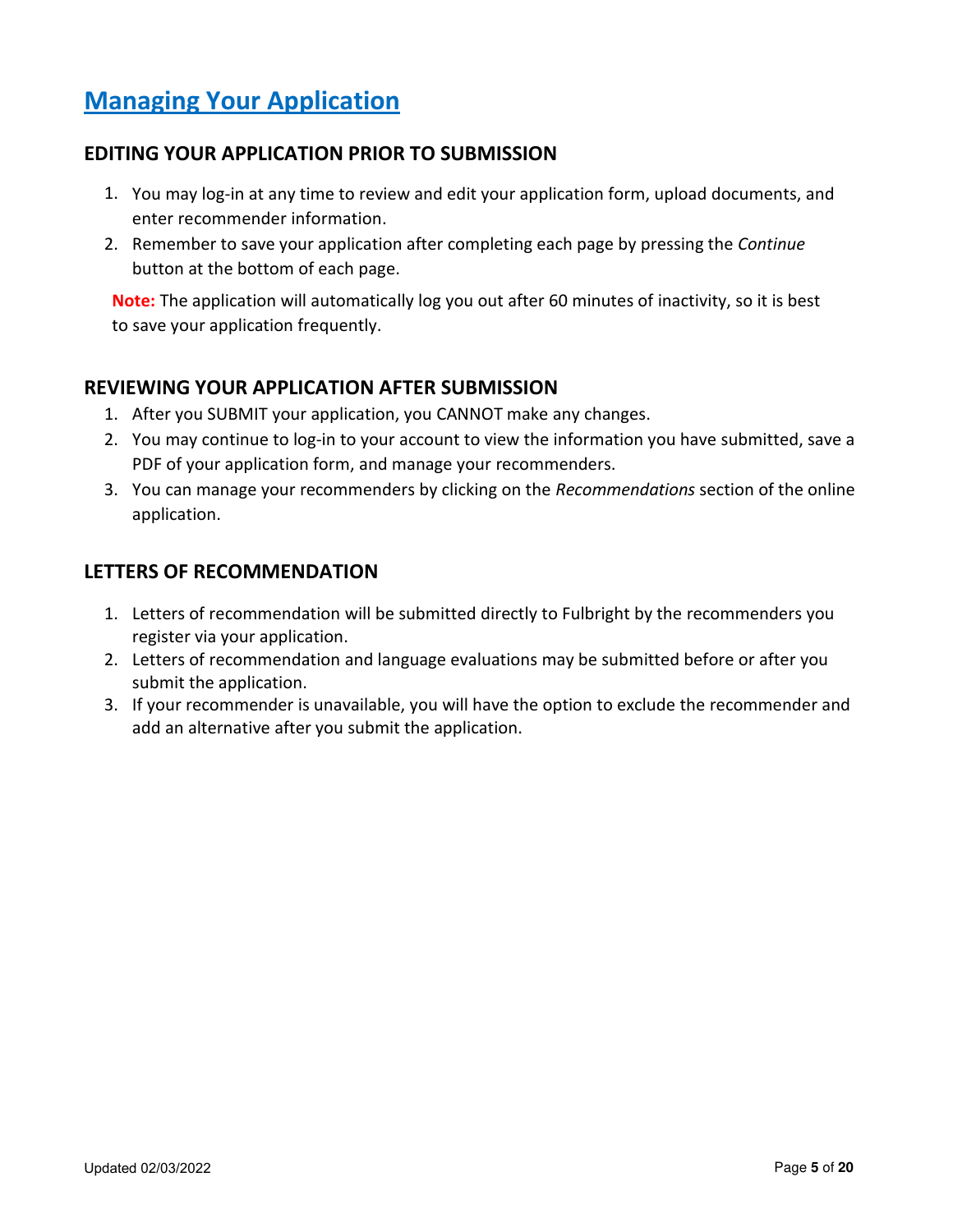# **Preliminary Questions**

These questions address essential program eligibility. All questions are required.

| Home<br>Welcome<br>Preliminary Questions | <b>Preliminary Questions</b><br>Questions marked with an asterisk (*) are required of all applicants for submission.                                                          |
|------------------------------------------|-------------------------------------------------------------------------------------------------------------------------------------------------------------------------------|
|                                          | Through which program country are you applying?*                                                                                                                              |
|                                          | To which academic year are you applying?*<br>▼                                                                                                                                |
|                                          | Do you hold or are you applying for:*<br>a) U.S. citizenship;<br>c) Dual citizenship with the U.S.; or<br>b) U.S. permanent residency?                                        |
|                                          | Yes<br>$\bigcirc$<br>No<br>$\bigcirc$                                                                                                                                         |
|                                          | Have you reviewed and do you meet all program eligibility requirements for the country through which you are applying?*<br>○ Yes<br>$\circ$ No<br><b>Unsure</b><br>$\bigcirc$ |
|                                          | Continue                                                                                                                                                                      |

- 1. Select Czech Republic for the Fulbright grant from the dropdown menu. Select European Union for Fulbright-Schuman program application.
- 2. Select the appropriate program year from the dropdown menu.
- 3. U.S. Citizenship, Dual Citizenship with the U.S. or Permanent Residency: select 'yes' or 'no' to indicate your response.
	- a. Applicants cannot be U.S. citizens or permanent residents of the U.S. to participate in the Fulbright Visiting Scholar Program.
- 4. Select 'yes', 'no', or 'unsure' to indicate if you are aware and meet all program eligibility requirements.
	- a. Please review the program eligibility requirements for the country through which you are applying before proceeding.
- 5. Click *Continue* to save your responses and advance to the next section.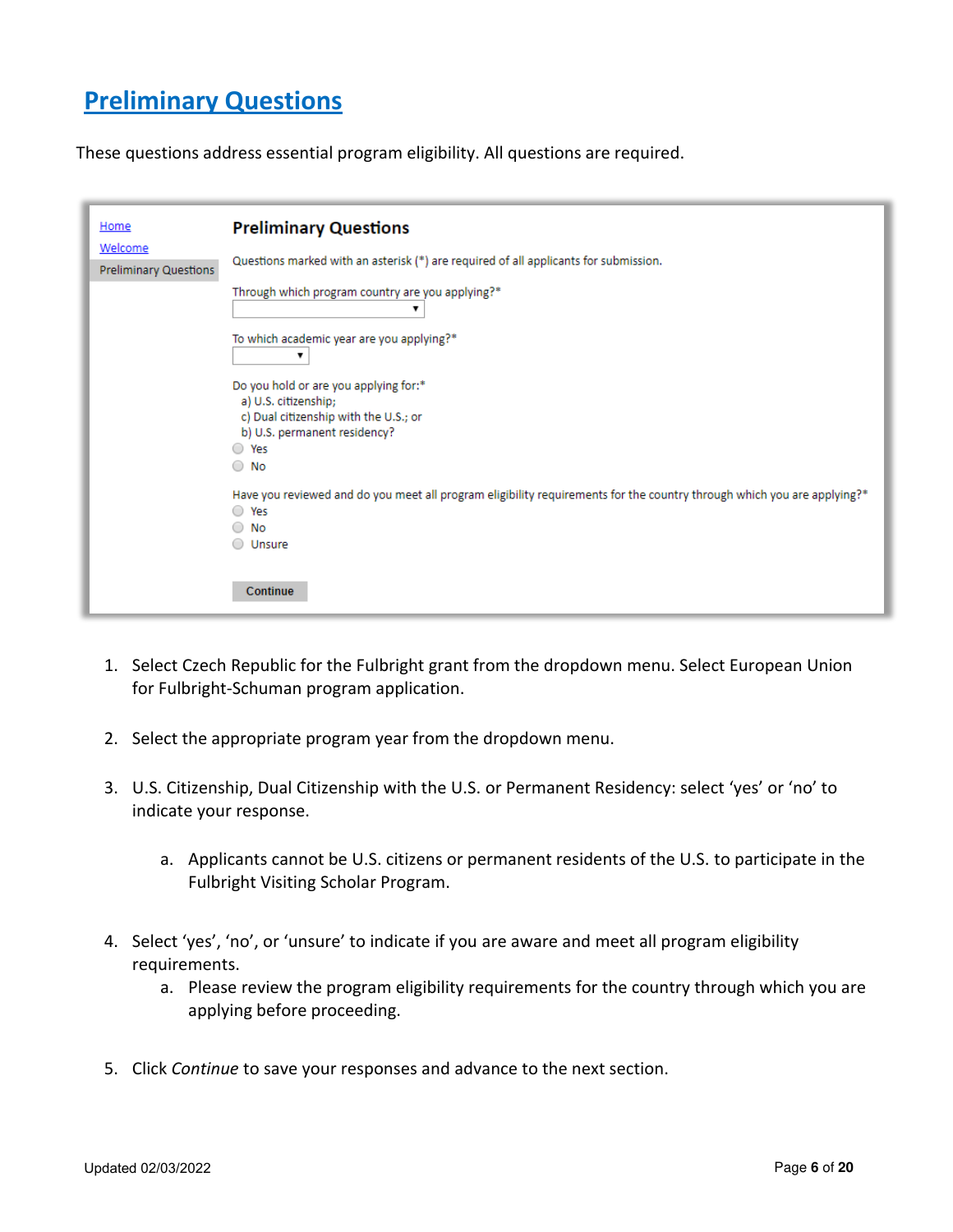# <span id="page-6-0"></span>**Country Information**

- 1. Review all information in this section!
- 2. Note any country-specific and award-specific instructions for completing the rest of the application, including:
	- a. Country website
	- b. Deadline information
	- c. Open application cycle
	- d. Additional required materials
- 3. If prompted, you must select an Award before proceeding. Be aware you can choose from Fulbright Visiting Scholar, Fulbright-Masaryk, Fulbright Professionals, or Fulbright-Proshek programs.
- 4. Click *Continue* to proceed to the next section.

## <span id="page-6-1"></span>**Data Privacy**

- 1. Carefully review the Data Privacy information. If prompted, indicate your acceptance of data privacy terms by selecting 'yes' or 'no'.
- 2. Click *Continue* to proceed to the next section.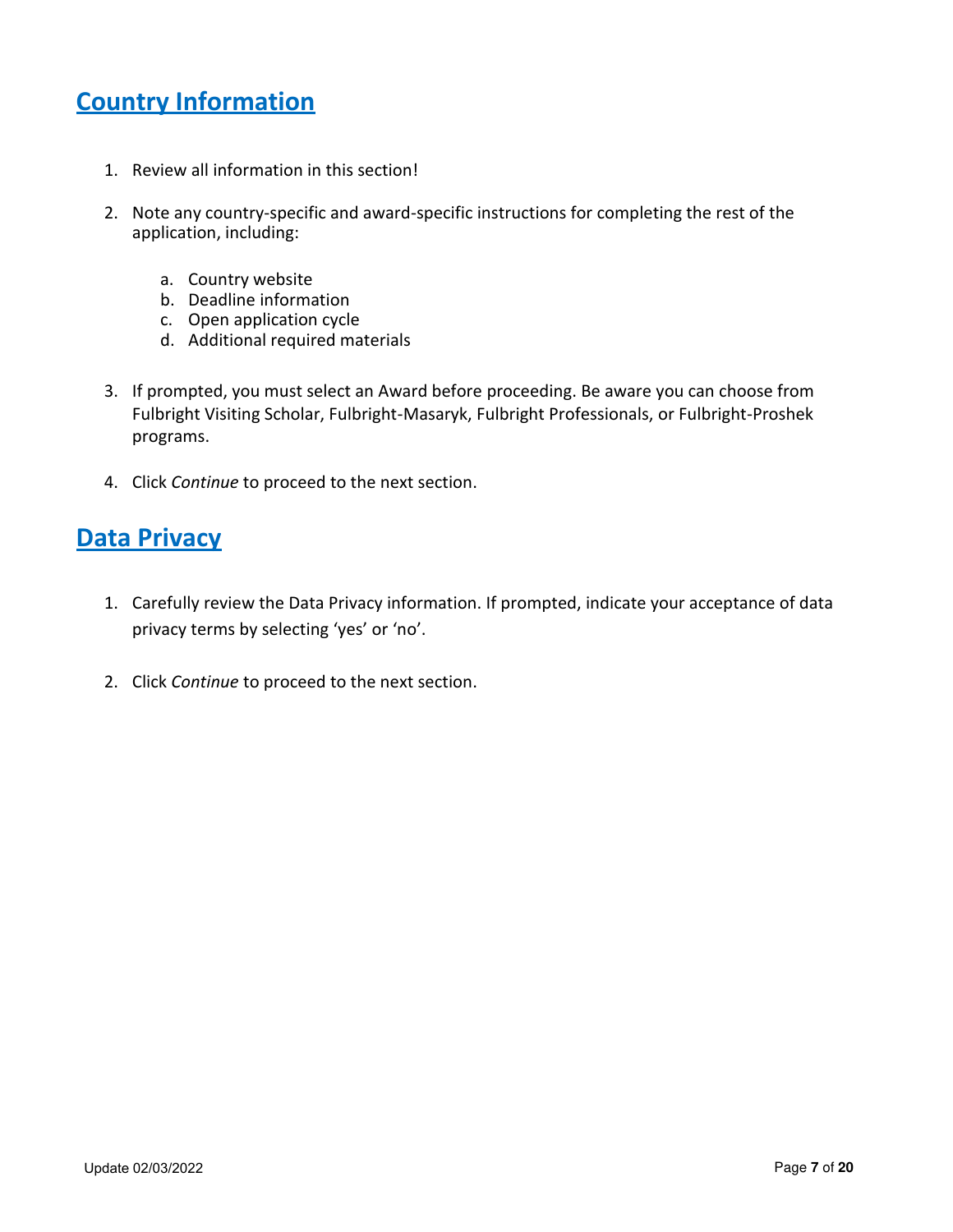# <span id="page-7-0"></span>**Personal Information**

Enter all required biographical information. Please review country-specific guidance (provided in the Country Information section of the application) to determine whether you must provide additional information.

- 1. Enter your name exactly as it appears on your passport do not use CAPs lock or diacritics: Sarka Prijemna (for Šárka Příjemná)
- 2. If your name is recorded differently on any previous records, list it in the Name on Previous Records section (e.g. maiden name).
- 3. The birthdate that you used to create your account will automatically appear.
- 4. Enter your city of birth, country of birth, sex (as it appears on your passport), preferred gender identity, marital status, and number of dependents. It is irrelevant whether you choose the Czech Republic or Czechoslovakia as your country of birth.
- 5. Select the Czech Republic as your country of citizenship and country of residence from the dropdown menus provided.
- 6. If applicable, enter your national identification number and any additional countries in which you hold citizenship.
	- a. To select multiple countries, hold down the CTRL (PC) or Command (Mac) button when selecting options.
- 7. Click *Continue* to save your responses and advance to the next section.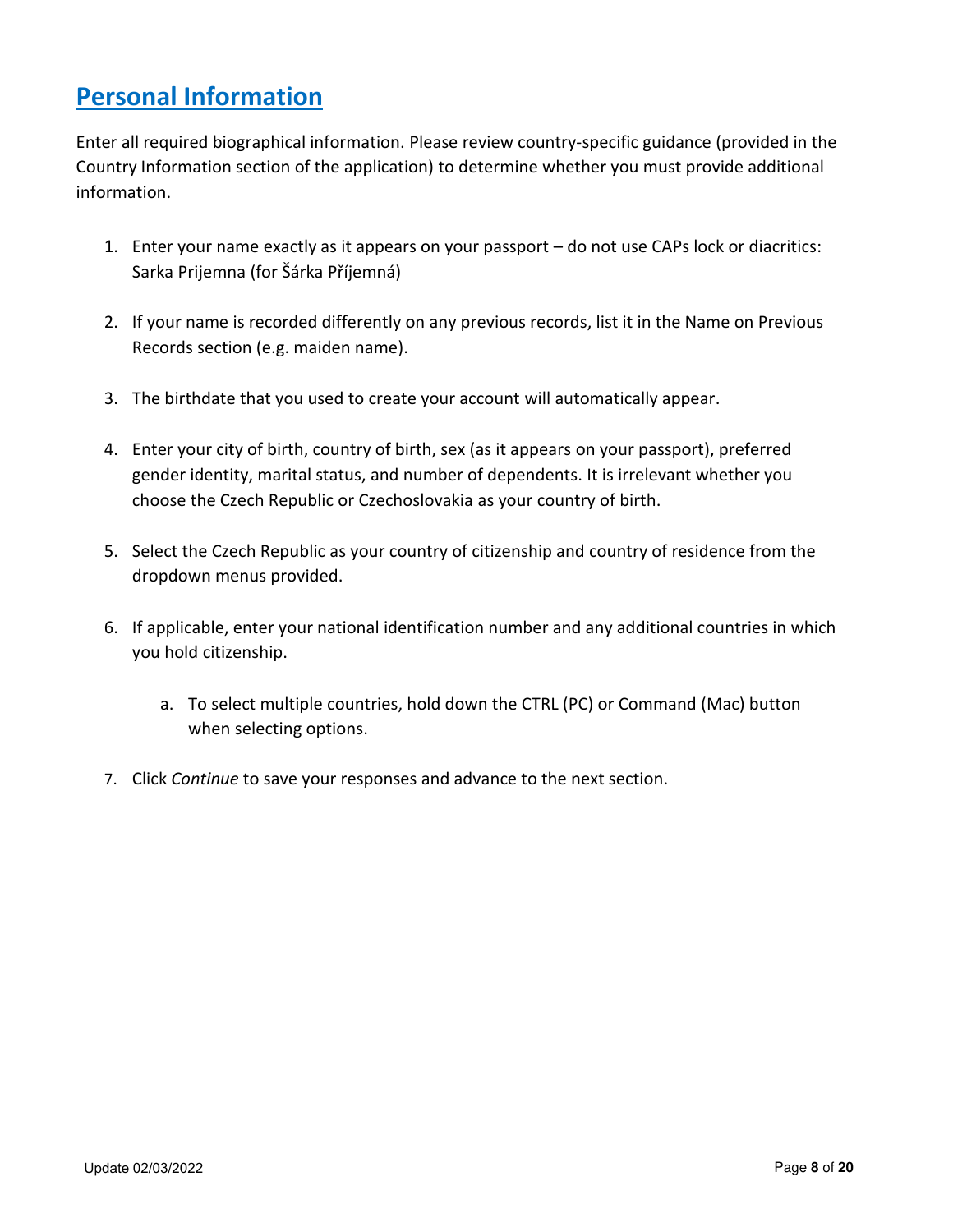# <span id="page-8-0"></span>**Contact Information**

**Enter all required contact information marked with \***. Please review country-specific guidance to determine whether you must provide additional information.

- 1. Select the Czech Republic from the dropdown list first when entering your permanent address.
	- a. The subsequent fields will change to match the address format of the Czech Republic.
	- b. Complete the remaining address fields. Do not use diacritics.
	- 2. Select 'yes' or 'no' to indicate if your **current mailing address** (i.e. the address where you receive mail) is the same as the permanent address you entered above. *They do not have to be the same.* **This address will be used by the Fulbright Commission to deliver documents for you.**
		- a. If you answer 'no,' then a second address section will appear where you may enter your mailing address information.
		- b. If you answer 'yes' to this question, proceed immediately to the next section.
	- 3. Enter your contact numbers as appropriate. Include the country code. If the field turns red, please review the numbers that you have entered to look for any errors.
		- a. The country code for the Czech Republic is +420
	- 4. The email address used to create your account will appear in the primary email address field and will not be editable. You may provide an Alternate/Secondary Email that can be used to contact you if Fulbright Program officers cannot reach you via your primary email address. **Note:** All system-generated emails will continue to go to your primary email address.
	- 5. Emergency contact information is required. If you provide emergency contacts in your home country, please enter the appropriate information. The individuals you list may be contacted in the event of an emergency while you are participating in grant activities. An emergency contact in the USA is not required.
		- a. When entering the address, choose the country that corresponds to your emergency contacts' address first and the following fields will update to match the address format of the selected country.
	- 6. Click *Continue* to save your responses and advance to the next section.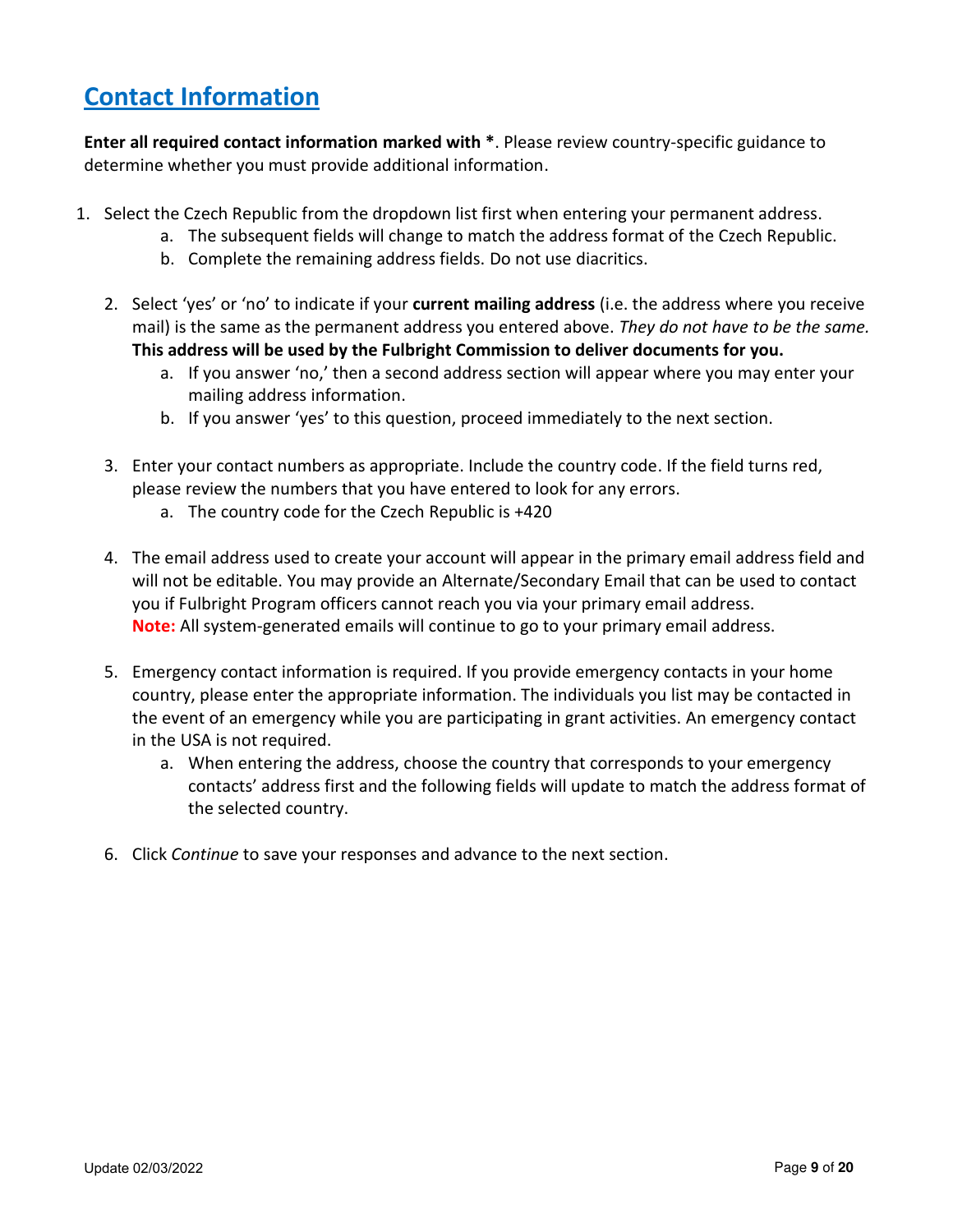# <span id="page-9-0"></span>**Academic & Professional Information**

This section collects information about your academic and professional background, including your curriculum vitae/resumé, academic degrees, professional experience, organizational memberships, letter of support from home institution, experience abroad, and previous Fulbright grants, if applicable.

Prepare and upload documents in PDF format as required (\*). Note any page limits and ensure your documents do not exceed page limits.

### <span id="page-9-1"></span>**Curriculum Vitae/Resume**

1. Upload your curriculum vitae/resumé in PDF format that **does not exceed six pages.** If necessary, split the resume into two documents and upload them all using the option "add another."

**Note:** If your file exceeds 6 pages, an error message will appear on the Review page and will prevent submission of your application.

- a. Click *Choose File*
- b. Locate and select the file that you previously saved to your computer
- *c.* Click *Open*
- *d.* Click *Upload* to complete the file upload

| l Curriculum<br>Vitae/Resume | Please upload a PDF document that does not exceed<br>six (6) pages. | Choose File   No file chosen |
|------------------------------|---------------------------------------------------------------------|------------------------------|
|                              |                                                                     |                              |

### <span id="page-9-2"></span>**Academic Background**

- 2. List all post-secondary educational institutions from which you have received a degree or academic credential. You MUST include any education institutions you are currently attending (even if you have not yet completed your educational program) and estimated date of graduation/completion.
	- a. Click *Add Institution*
	- b. Type in the name of the institution
	- c. Choose the level of study (graduate or undergraduate) from the dropdown menu
	- d. Select the country where the institution is located from the dropdown menu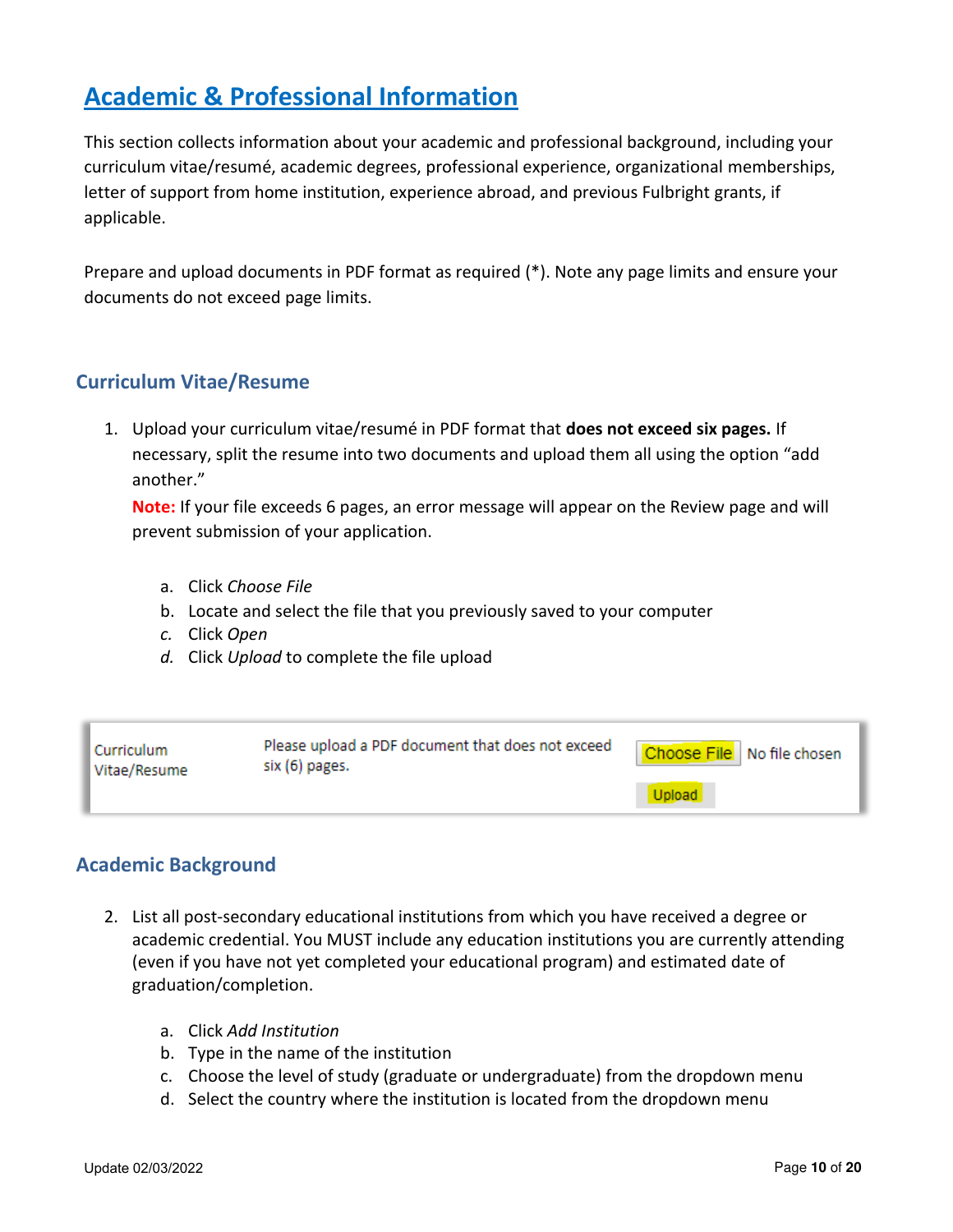- e. Enter the appropriate city and region/state
- f. Provide the website of the institution (optional)
- g. Select the U.S. equivalent of the degree or diploma earned (e.g., BA bachelor's degree)
- h. If relevant, provide the actual name of the degree or diploma (e.g., license)
- i. Enter the discipline in which this degree or diploma was earned
- j. Select the month and year of the date this degree was received (Month Year format) from the drop down menu
	- **If a degree is in progress, list expected date of conferral for Date Degree Received.**
- k. Click *Save*.

| <b>Educational Institution</b>                                                        |                           |  |  |
|---------------------------------------------------------------------------------------|---------------------------|--|--|
| Institution*                                                                          |                           |  |  |
| Level of Study*                                                                       |                           |  |  |
| Institution Location (all address fields are required)*                               |                           |  |  |
| Country                                                                               | <b>United States</b><br>▼ |  |  |
| City                                                                                  |                           |  |  |
| State                                                                                 | <b>Select State</b><br>▼  |  |  |
| Website                                                                               |                           |  |  |
| Name of Diploma or<br>Degree Equivalent*                                              | v                         |  |  |
| Actual Name of Degree<br>or Diploma                                                   |                           |  |  |
| Discipline*                                                                           |                           |  |  |
| Date Degree Received*                                                                 | v<br>▼                    |  |  |
| If a degree is in progress, list expected date of conferral for Date Degree Received. |                           |  |  |

3. To add additional entries for post-secondary educational institutions, click *Add Institution* and follow the bulleted instructions above.

#### <span id="page-10-0"></span>**Current Professional Profile**

- 4. List your current professional affiliation or employer by clicking *Add Experience* under Position Title
	- a. Choose the role which most closely corresponds to your current role from the dropdown menu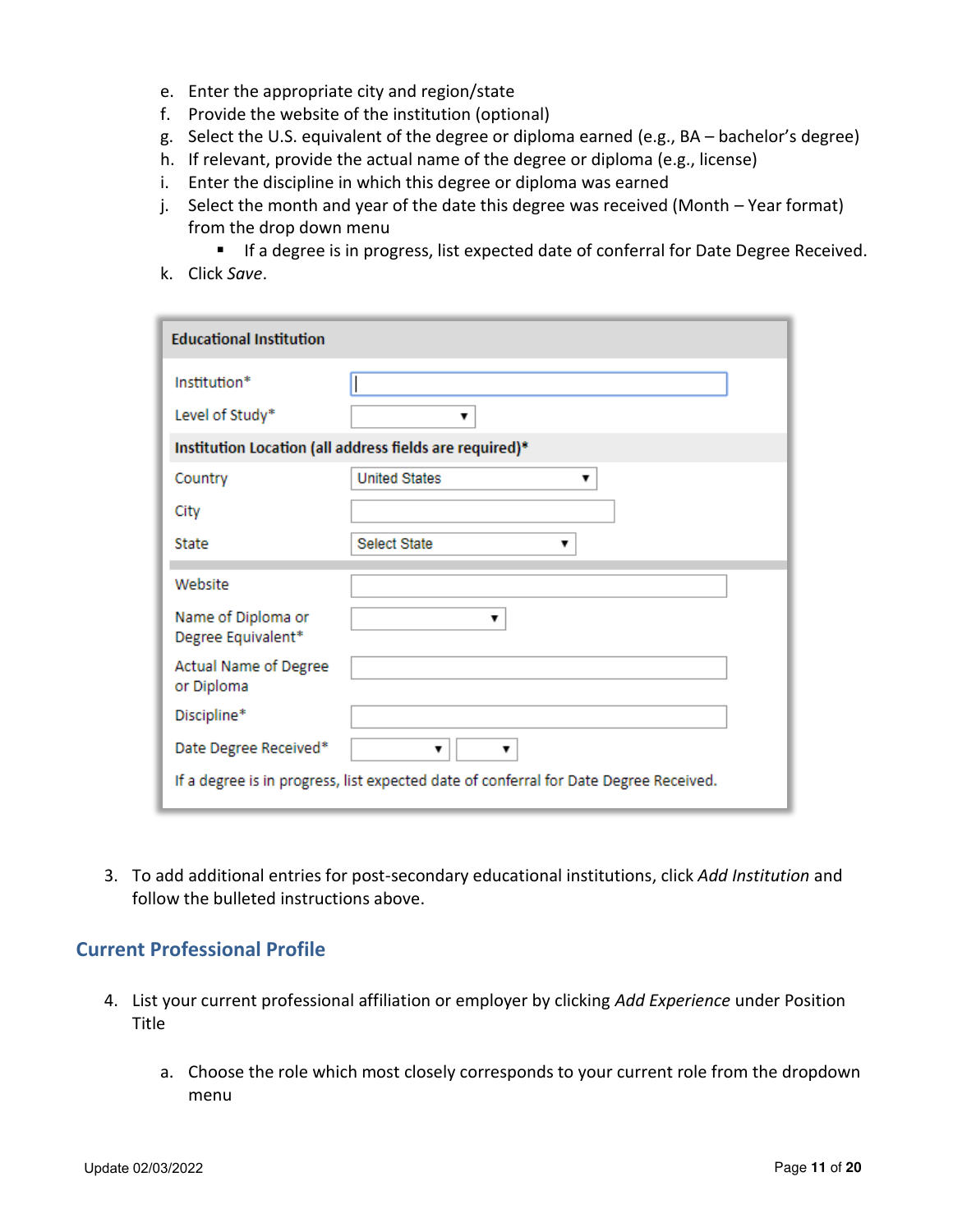- b. If you are an independent/unaffiliated scholar, check the box underneath the Current Role field. The Institution Name and Department Name fields will disappear after the box is checked
- c. Enter your current position title (e.g. Director, Assistant Director, etc.)
- d. Enter the name of the institution and, if relevant, the department where you are currently employed
- e. Enter the start and end dates for the position you entered (Month-Year format). If you are currently employed in this role, leave the End Date fields blank.
- f. Select the country where your current place of employment is located from the dropdown menu. Enter in the street address, city, state/region, and post code as applicable
- g. Click *Save*

| <b>Professional Experience</b> |                                                                       |  |  |
|--------------------------------|-----------------------------------------------------------------------|--|--|
| Current Role*                  | ۷.                                                                    |  |  |
|                                | I am an independent/unaffiliated scholar.                             |  |  |
| <b>Position Title</b>          |                                                                       |  |  |
| Institution Name*              |                                                                       |  |  |
| Department Name                |                                                                       |  |  |
|                                | If you are currently employed, please leave the End Date field blank. |  |  |
| <b>Start Date</b>              | ۷<br>۷.                                                               |  |  |
| <b>End Date</b>                | ۷.<br>▼                                                               |  |  |
| <b>Institution Address</b>     |                                                                       |  |  |
| Country*                       | ۷.                                                                    |  |  |
| Street Address*                |                                                                       |  |  |
| City*                          |                                                                       |  |  |
| State/Region*                  |                                                                       |  |  |
| Postal Code*                   |                                                                       |  |  |
|                                |                                                                       |  |  |
|                                |                                                                       |  |  |
|                                |                                                                       |  |  |
|                                |                                                                       |  |  |
| Cancel<br><b>Save</b>          |                                                                       |  |  |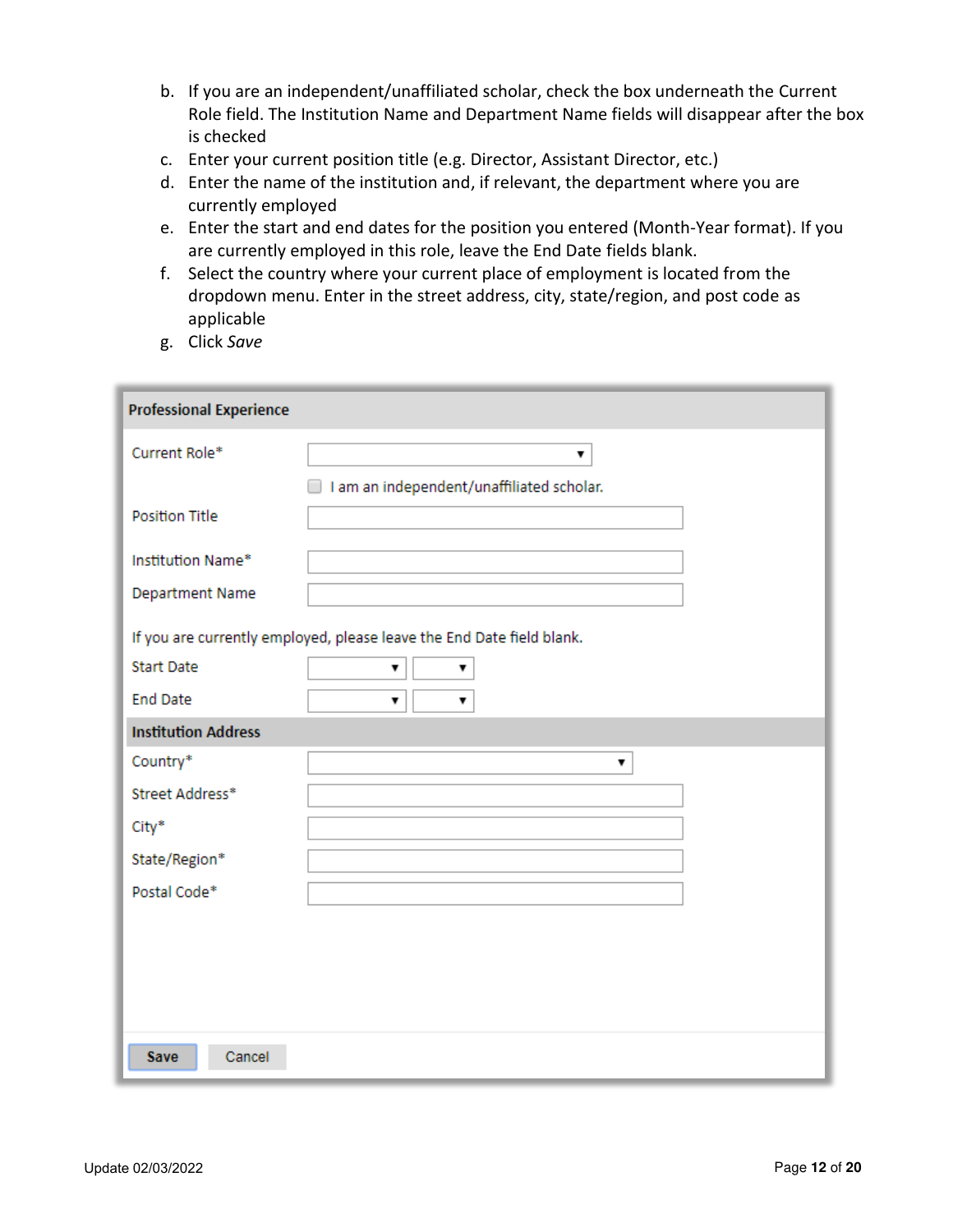- 5. If you have more than one current position, click *Add Experience* and follow the instructions above.
- 6. List your most significant professional accomplishments, honors and awards, and up to three significant publications in the text box.
	- a. List no more than five accomplishments, honors, or awards
	- b. Separate each entry with a semicolon (;)
	- c. 700-character limit

#### <span id="page-12-0"></span>**Organizational Memberships**

- 7. List up to four professional memberships in cultural, educational, and professional organizations.
	- a. Click *Add Organization*
	- b. Enter the name of the organization
	- c. If you held an elective office in the organization, enter the name of your role (e.g., Treasurer)
	- d. Enter the start and end dates (Month-Year format) that correspond with your membership in this organization.
		- **If you are still an active member, leave the End Date blank.**
	- e. Click *Save*

| <b>Organizational Membership</b>                             |   |  |
|--------------------------------------------------------------|---|--|
| Organization                                                 |   |  |
| If you held an elective office, list this in your Role.      |   |  |
| Role                                                         |   |  |
| <b>Start Date</b>                                            | ▼ |  |
| If you are still an active member, leave the End Date blank. |   |  |
| <b>End Date</b>                                              | v |  |
|                                                              |   |  |

#### <span id="page-12-1"></span>**Letter of Support from Home Institution**

- 8. Upload a PDF file of your letter of support/confirmation of leave from your home institution, confirming your ability to participate in a Fulbright award.
	- a. Click *Choose File*
	- b. Locate and select the file that you previously saved to your computer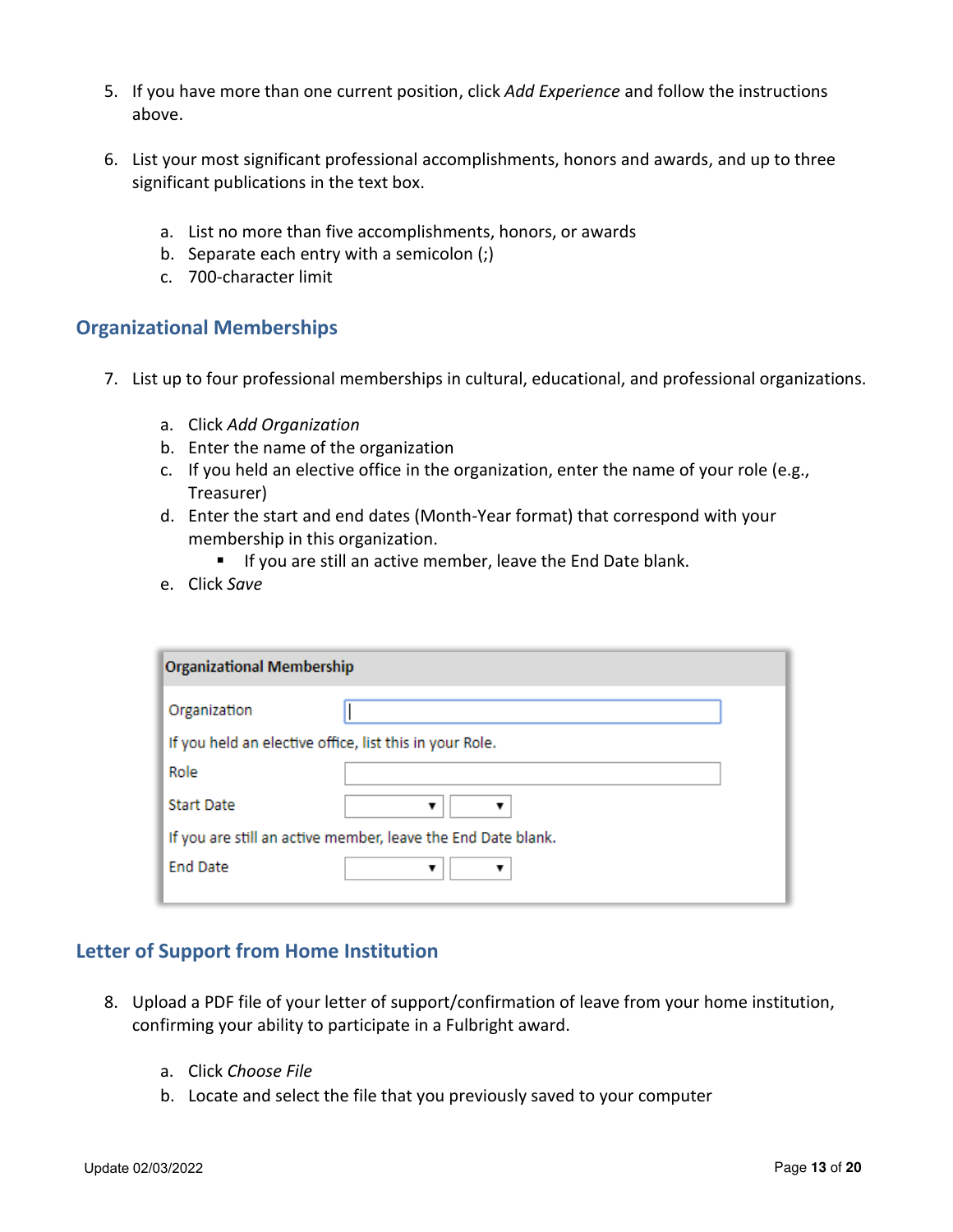- *c.* Click *Open*
- *d.* Click *Upload* to complete the file upload

| Letter of Support | Please upload any letters of support/leave from your<br>home institution. | Choose File   No file chosen |
|-------------------|---------------------------------------------------------------------------|------------------------------|
|                   |                                                                           | Upload                       |

#### <span id="page-13-0"></span>**Experience Abroad**

- **9.** List any professional travel and/or residence abroad **exceeding three (3) months during the last six years:**
	- a. Click *Add New*
	- b. Select the country in which you spent your professional travel and/or residence abroad from the dropdown menu provided
	- c. Select the start and end dates (Month-Year format) of you travel/residency
	- d. Enter the purpose of your travel abroad
	- e. Click *Save*

| <b>Experience Abroad</b>      |   |
|-------------------------------|---|
| Country*                      |   |
| Start date:*                  |   |
| End date:*                    | ▼ |
| Purpose of Travel<br>Abroad:* |   |
|                               |   |

- 10. If you have more than one trip abroad to enter, click *Add New* again, and follow the bulleted instructions until all entries have been saved.
- 11. Select 'yes' or 'no' to indicate if you have previously entered the United States on a J-1 or J-2 visa
	- a. If 'yes', you are required to select the J category of sponsorship from the list and upload a copy of your previous DS-2019

| Previous DS-2019(s) | Please upload a copy of your previous DS-2019(s). | Choose File No file chosen |
|---------------------|---------------------------------------------------|----------------------------|
|                     |                                                   |                            |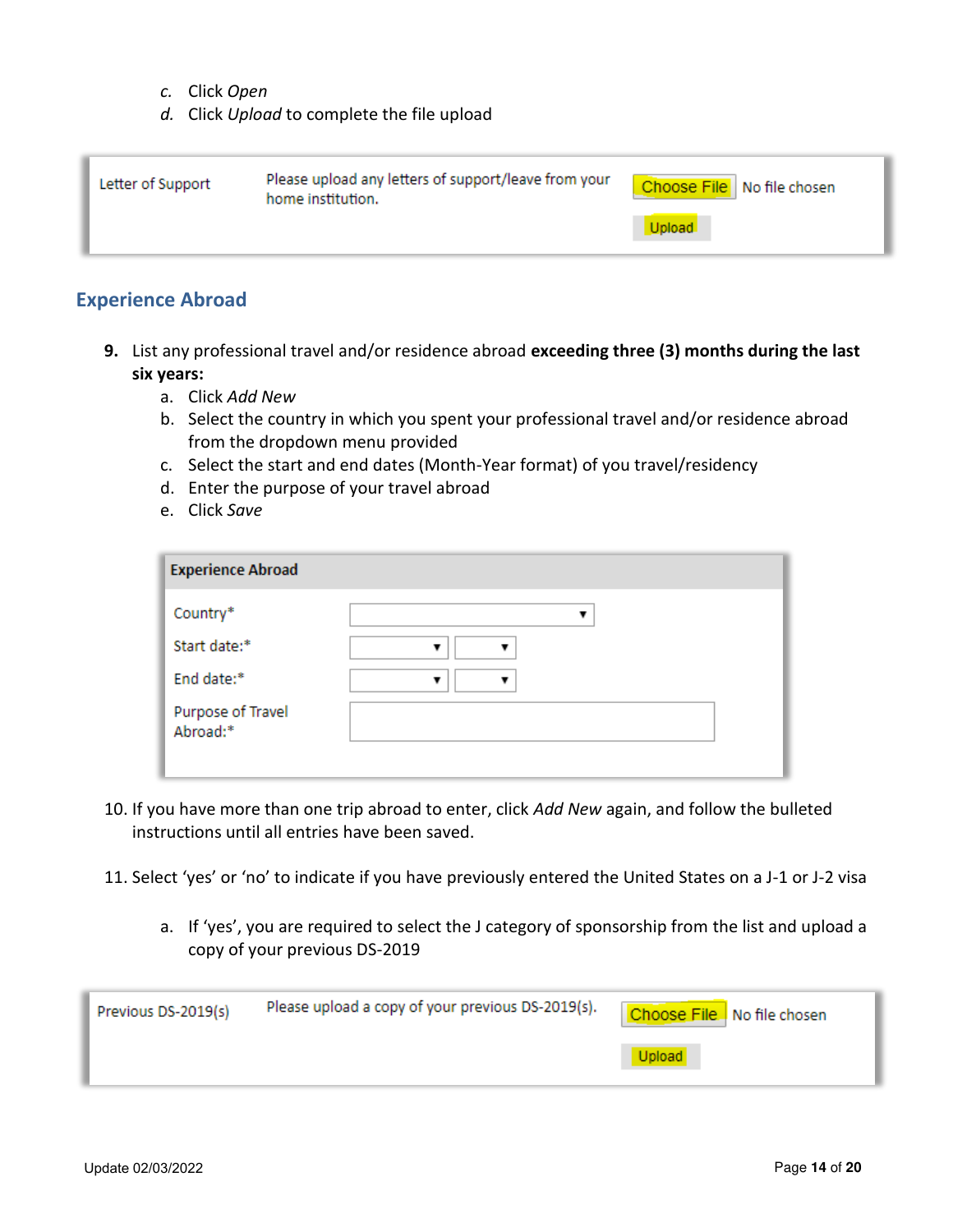*\*If you have participated in a J-1 or J-2 visa exchange program in the Professor or Research Scholar categories, please check with your Fulbright Office to confirm that you are eligible to apply for the program at this time.*

- 12. Select 'yes' or 'no' to indicate if you have previously been awarded a Fulbright grant.
	- a. If 'yes', you are required to list the grant(s):
		- Click *Add Grant.*
		- Select the Fulbright award type from the dropdown menu provided (e.g., Fulbright FLTA, Fulbright Foreign Student, etc.)
		- **If you select "Other (please specify)", enter in the name of the Fulbright grant that** you received in the "Other, please specify" field
		- Select the academic year that corresponds to the year in which you received the Fulbright grant.
		- Click *Save*

| <b>Previous Fulbright Grants</b>    |  |  |  |  |
|-------------------------------------|--|--|--|--|
| Award Type*<br>Previous Grant Year* |  |  |  |  |

- 13. If you are applying for another Fulbright Scholar Opportunity, please provide justification as to why you should be considered for another award in the text box.
- <span id="page-14-0"></span>14. Click *Continue* to save your responses and advance to the next section.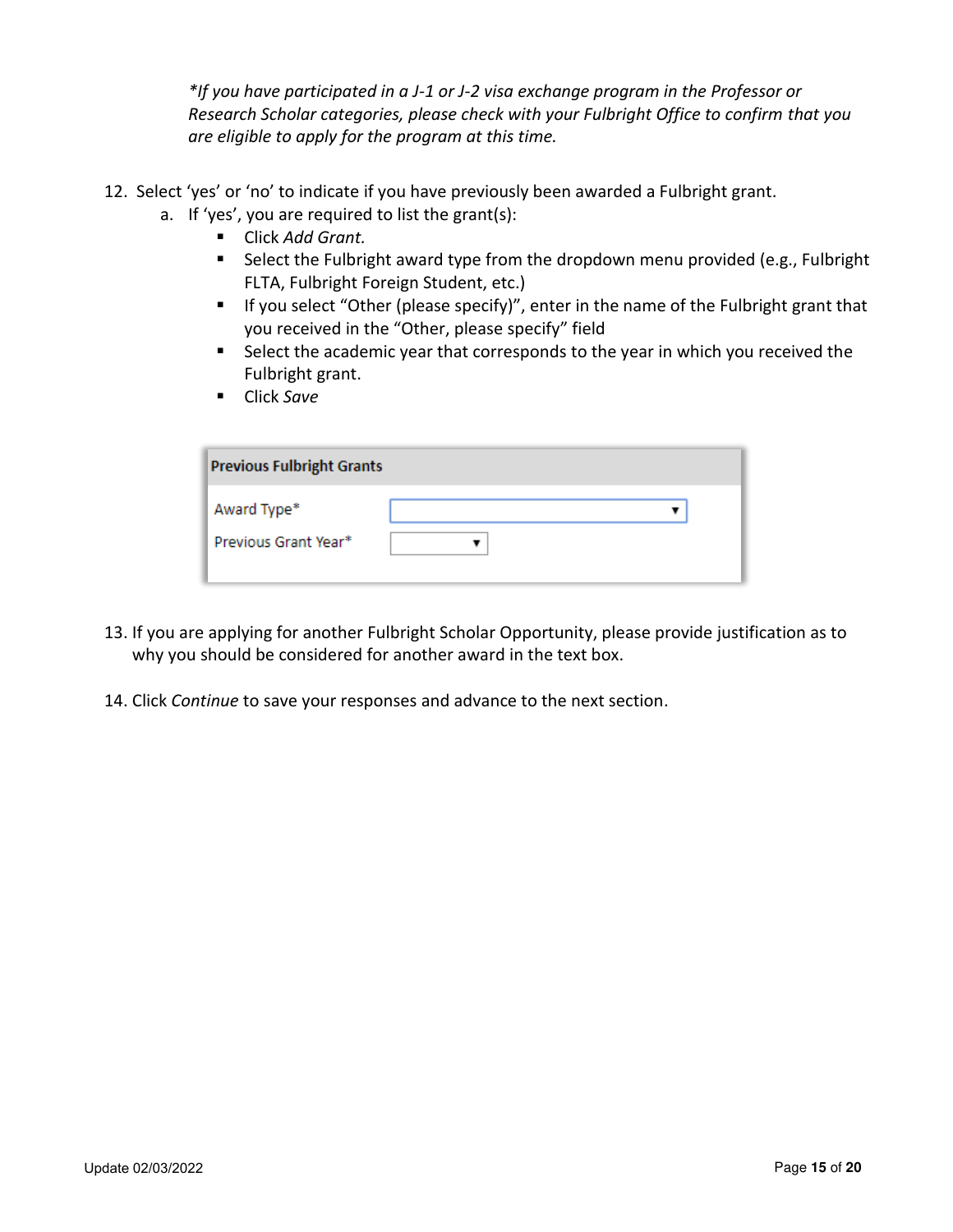## **Language Skills**

This section collects information about your native language, English language skills, and any additional languages that are relevant to your project proposal.

1. Select your native language from the dropdown menu provided.

#### <span id="page-15-0"></span>**English Language Proficiency**

If your native language is not English, a section collecting your English language proficiency will appear.

2. Rate your English language proficiency in Reading, Writing, and Speaking. Select Native, Advanced, Intermediate, Beginner or No Ability from the dropdown menus, as appropriate.

#### <span id="page-15-1"></span>**Additional Language Skills**

- 3. Select the number of additional languages that you would like to include that may be of use for your project or study plans.
- 4. Select the language you are reporting from the dropdown menu and rate your proficiency in Reading, Writing, and Speaking. Select Native, Advanced, Intermediate, Beginner or No Ability from the dropdown menus, as appropriate.
- 5. Click *Continue* to save your responses and advance to the next section.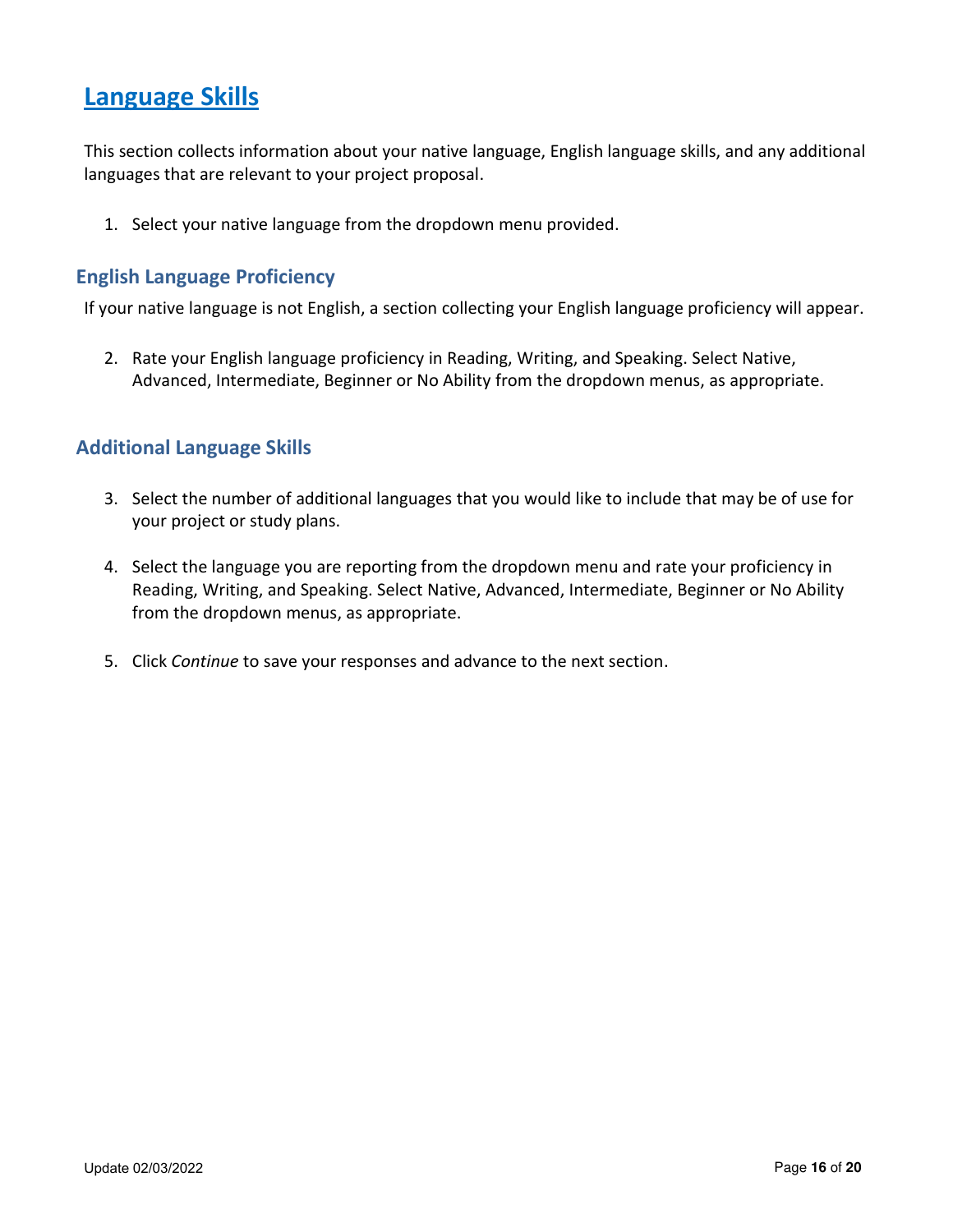## <span id="page-16-0"></span>**Project Proposal**

This section collects information about your proposed project.

- 1. Select the category of grant for which you are applying.
	- a. If you select Research, you must upload a Bibliography
	- b. If you select Teaching/Research, you must upload a Bibliography and Course Syllabus
	- c. If you select Teaching, you must upload a Course Syllabus
- 2. Enter your Project Title.
- 3. Enter a summary of your Project Proposal in the text box (maximum of 700 characters).
- 4. Upload a detailed project statement of three (3) to five (5) pages in PDF format. Follow the suggested structure:
	- a. Brief background of the proposed research topic, add key words
	- b. Objectives of the project proposal
	- c. Methodology used
	- d. Significance of the proposed research project
	- e. Evaluation and Dissemination
	- f. Justification for Residence in the USA for the proposed project
	- g. Duration and timeline
	- h. Click *Choose File*
	- i. Locate and select the file that you previously saved to your computer
	- j. Click *Open*
	- k. Click *Upload* to complete the file upload
- 5. Upload a Bibliography of one (1) to three (3) pages of references in PDF format following the instructions above.
- 6. If requested, upload Course Syllabi of up to ten (10) pages in PDF format following the bulleted instructions above.
- 7. Select the most appropriate academic discipline for your project from the dropdown menu.
- 8. Select the most appropriate primary specialization from the dropdown menu.
- 9. Enter a brief description of the area of the field in which you plan to specialize/conduct research in the United States in the text box.
	- a. Some fields will ask you if you'd like to upload portfolio materials as part of your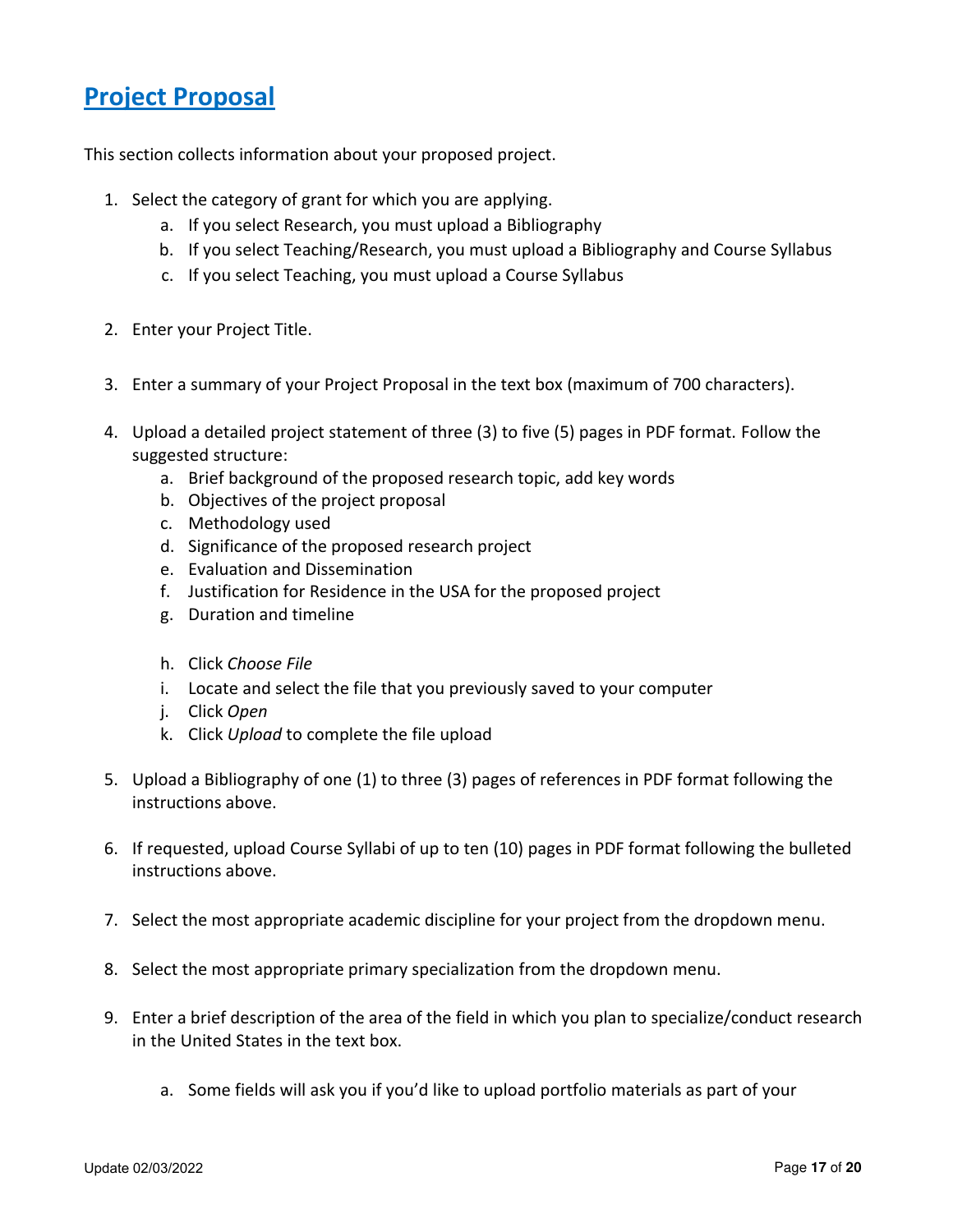application. Select 'yes' or 'no'

- b. If you select 'yes,' you will be directed to upload your materials on the next page. Please follow the upload instructions listed.
- 10. Select your proposed grant length (in months) from the dropdown menu.
- 11. Enter your proposed grant start and end dates (Month-Day-Year format).
- 12. Indicate whether you have already made affiliation arrangements with a U.S. Host Institution by selecting 'yes' or 'no'. An invitation letter is an obligatory part of application for projects submitted in the Czech Republic.
	- a. If 'yes', add the Host Institution by selecting *Add Institution*
		- **Enter Institution Name**
		- Enter Name and Contact Information of the person at the Institution who will be your primary contact
		- **Enter the address of the Institution**
		- **IF** Indicate whether you have received a letter of invitation
		- Click *Save*
		- Upload the Letter of Invitation (if available) by clicking *Choose File*
	- b. If 'no', and you are not required to arrange an affiliation before applying, list any host institution preferences in order of priority by selecting *Add Institution*
		- **Enter Institution Name**
		- Enter Name and Contact Information of the person at the Institution who you have communicated with previously, OR the main contact for the department that you are interested in joining
		- **Enter the address of the Institution**
		- If you are in contact with the Institution, enter the date (Month-Day-Year form) of your initial contact
		- **Enter a reason for the suggested affiliation**
		- Click *Save*
- 13. Click *Continue* to save your responses and advance to the next section.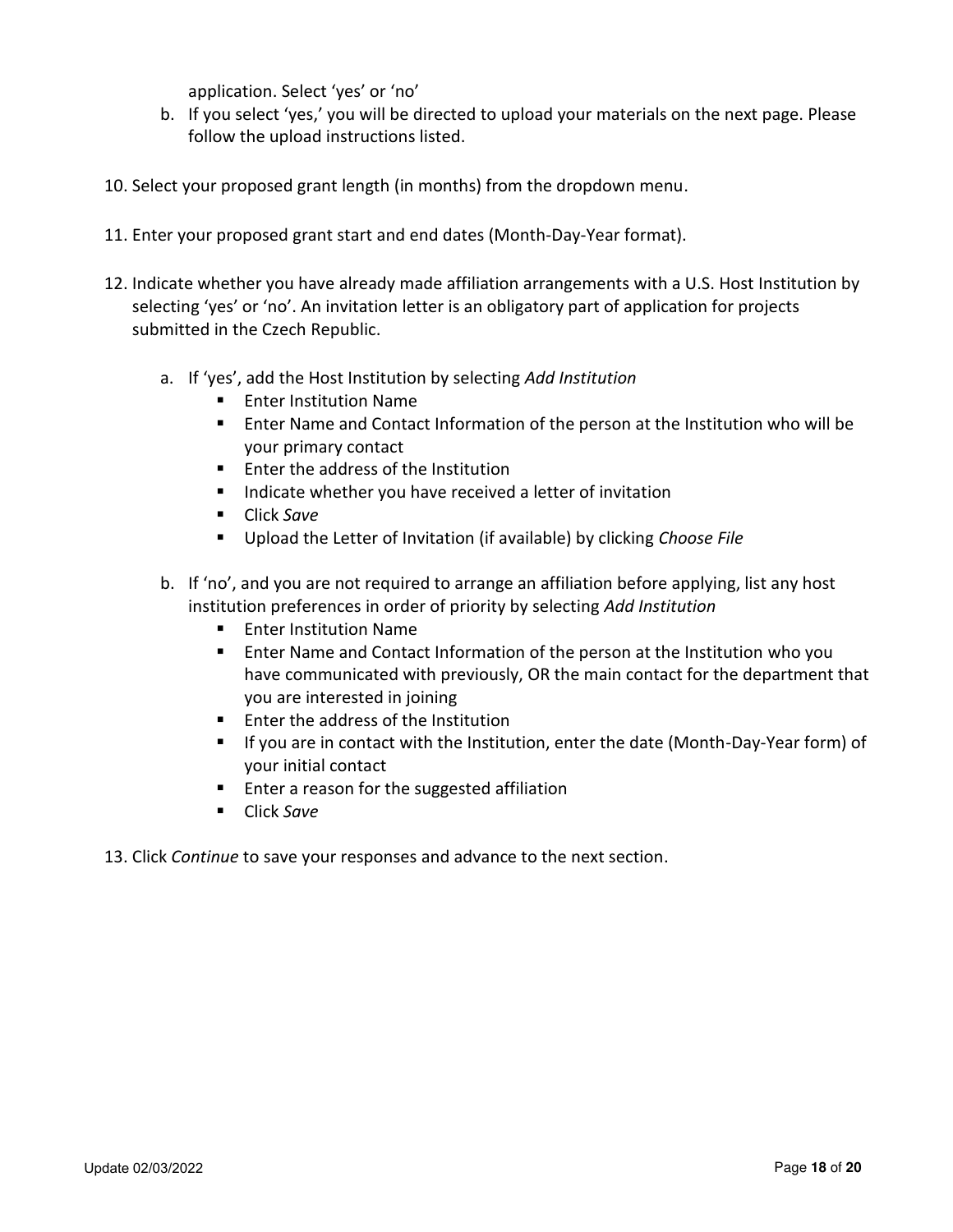# <span id="page-18-0"></span>**Grant and Travel Plans**

This section gathers information on your personal finances, additional grants you may have applied to/received, passport, and accompanying dependents. Please note that these sections may not be required if you are from certain countries. Review country-specific information before completing.

- 1. Select 'yes' or 'no' to indicate if you will have other sources of financial support during your Fulbright grant.
	- a. If 'yes', select the number of other sources of funding you expect to receive
		- **Enter Source Description (e.g., NSF grant)**
		- **Estimated Amount (in U.S. dollars)**
		- **The Other Funds Total field will automatically update based on the amounts** provided above
		- Upload supporting documentation by selecting *Choose File*
- 2. Indicate if you are planning to apply for other sources of funding to supplement the Fulbright grant award in the text box (700 character limit). Include the course and amount for all funding.
- 3. Upload a copy of your valid passport by selecting *Choose File.*
- 4. Select the number of dependents you intend to have accompany you to the U.S. (select 0 if you do not have dependents or your dependents will not accompany you the U.S.).
	- a. Enter required information for each dependent, including relationship to you, name, date of birth, sex, country of citizenship, previously held U.S. J-1 or J-2 visa, and intended length of stay in the U.S.
- 5. Click *Continue* to save your responses and advance to the next section.

## <span id="page-18-1"></span>**Additional Information**

Use this section to upload any required additional documentation per your country-specific guidance.

Complete the Outreach Survey.

<span id="page-18-2"></span>Click *Continue* to save your responses and advance to the next section.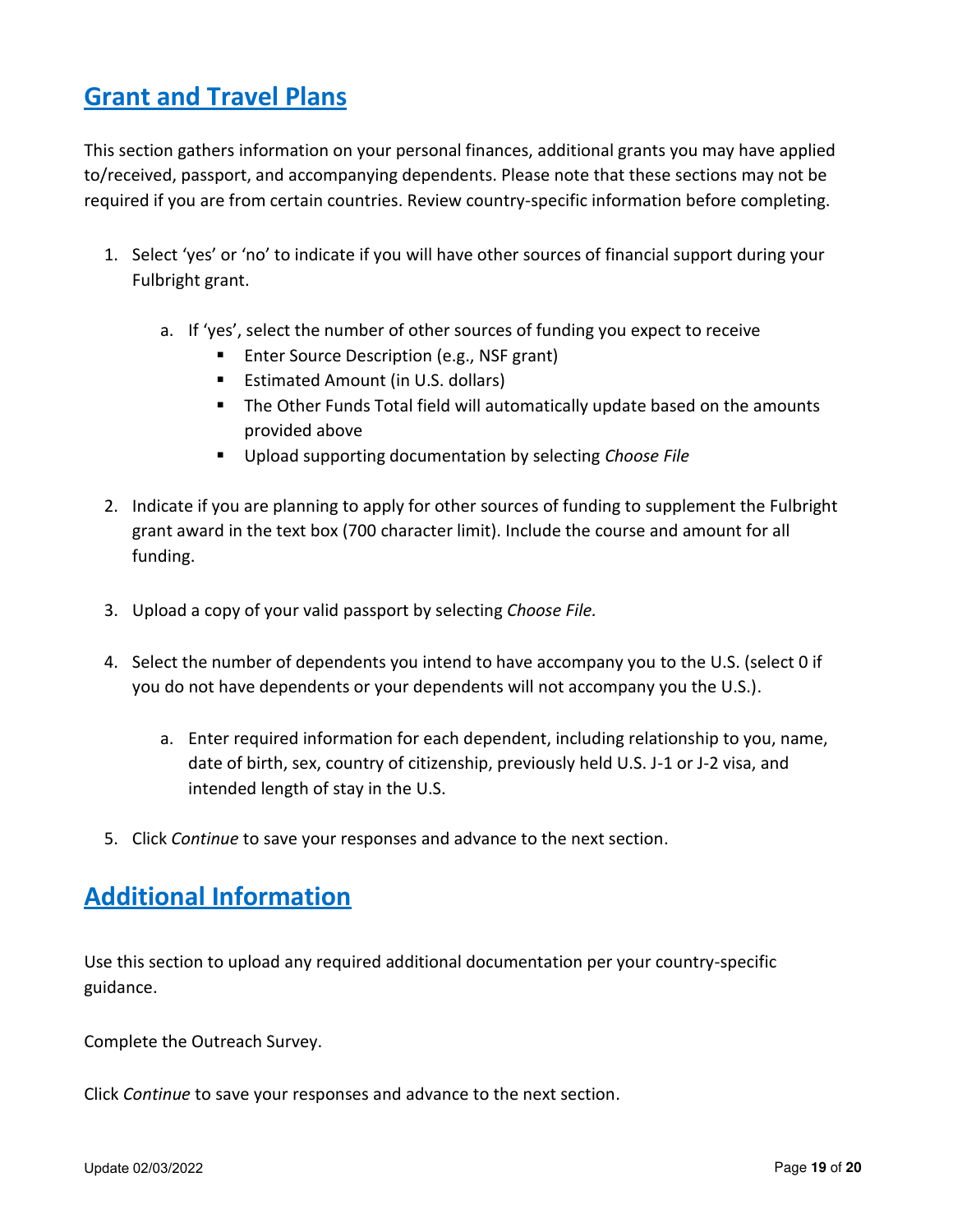## **Recommendations**

Use this section to register your recommenders. Refer to your country-specific instructions for details on the required number of recommenders.

Once you register your recommenders, they will receive an automatic email with instructions on completing the online recommendation form. You can track the status of recommendations, send reminders, and add/delete recommenders through this system before **and** after submission of your application.

- 1. Click *Add Recommender*
- 2. Complete all fields in the pop-up form:

| <b>Add Recommender</b>             |                                                                                                                                                                                                               |
|------------------------------------|---------------------------------------------------------------------------------------------------------------------------------------------------------------------------------------------------------------|
| Prefix                             |                                                                                                                                                                                                               |
| <b>First Name</b>                  |                                                                                                                                                                                                               |
| Last Name                          |                                                                                                                                                                                                               |
| Institution                        |                                                                                                                                                                                                               |
| Position/Title                     |                                                                                                                                                                                                               |
| Relationship                       |                                                                                                                                                                                                               |
| Telephone                          |                                                                                                                                                                                                               |
| Email                              |                                                                                                                                                                                                               |
|                                    | Note: Applicants are encouraged to provide a professional email address for their recommenders (i.e<br>institutional email address for a professor, a corporate email address for a supervisor) when possible |
| Personal message to<br>recommender |                                                                                                                                                                                                               |
|                                    | You may include a personal message for your recommender here. If your program has a recommend<br>deadline, please use this message to communicate this deadline to your recommender.                          |
| <b>Send To Recommender</b>         | Cancel                                                                                                                                                                                                        |

- 3. Click *Send to Recommender* to generate automatic email to recommender
- 4. Click *Continue* to save your responses and advance to the next section
- 5. Once sent, you will have the option to Edit Recommender information, if they have not yet started progress on their response and Save, Send Reminders, and Exclude, if you wish to remove the recommender and replace them with another individual.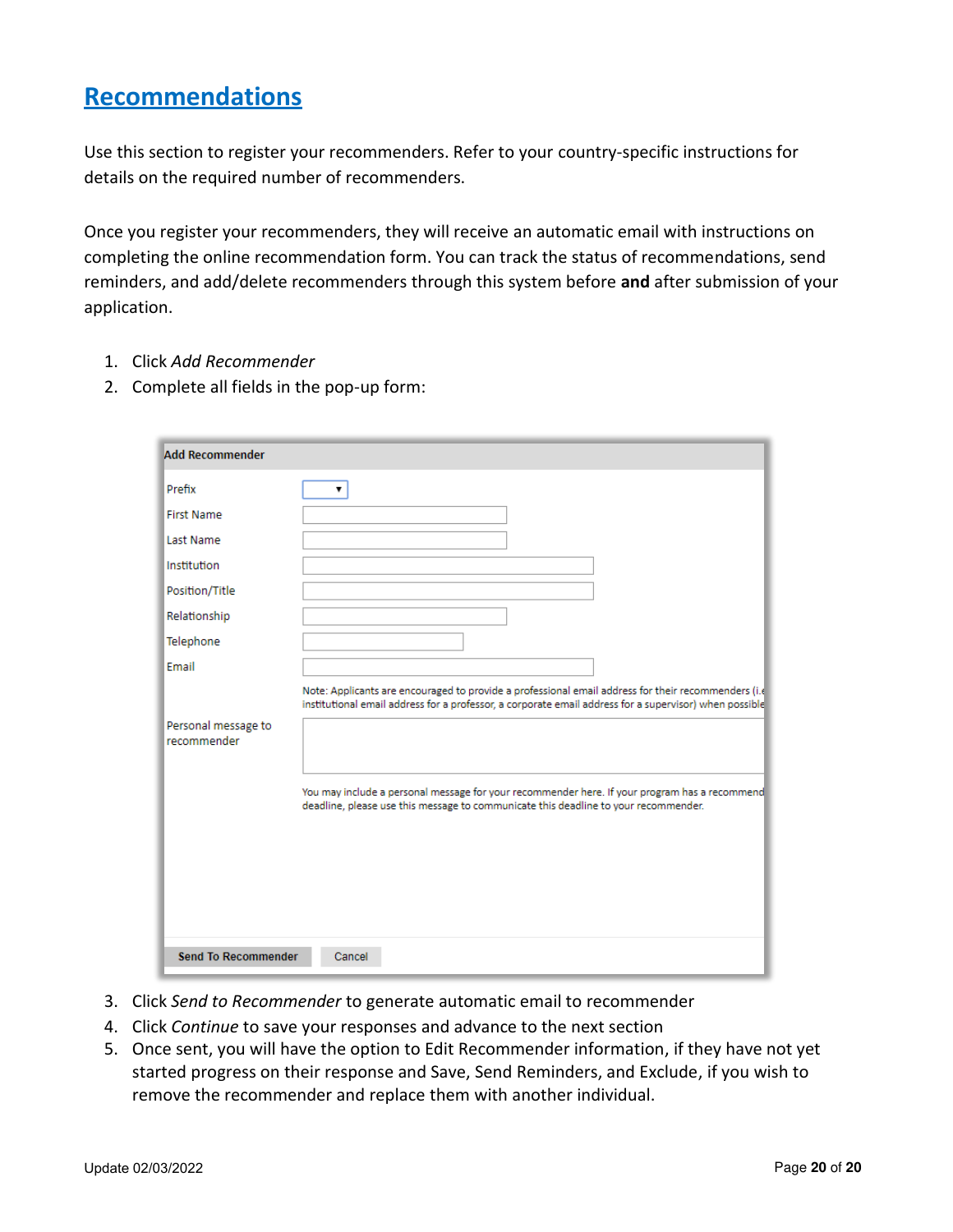<span id="page-20-0"></span>

| <b>Edit Recommender</b>            |                                          |
|------------------------------------|------------------------------------------|
| Prefix                             | ▼                                        |
| <b>First Name</b>                  |                                          |
| Last Name                          |                                          |
| Institution                        |                                          |
| Position/Title                     |                                          |
| Relationship                       |                                          |
| Telephone                          |                                          |
| Email                              |                                          |
| Personal message to<br>recommender |                                          |
| <b>Status</b>                      | Sent to recommender on 12/20 at 11:18 AM |
|                                    |                                          |
| Send Reminder<br>Save              | Exclude<br>Cancel                        |